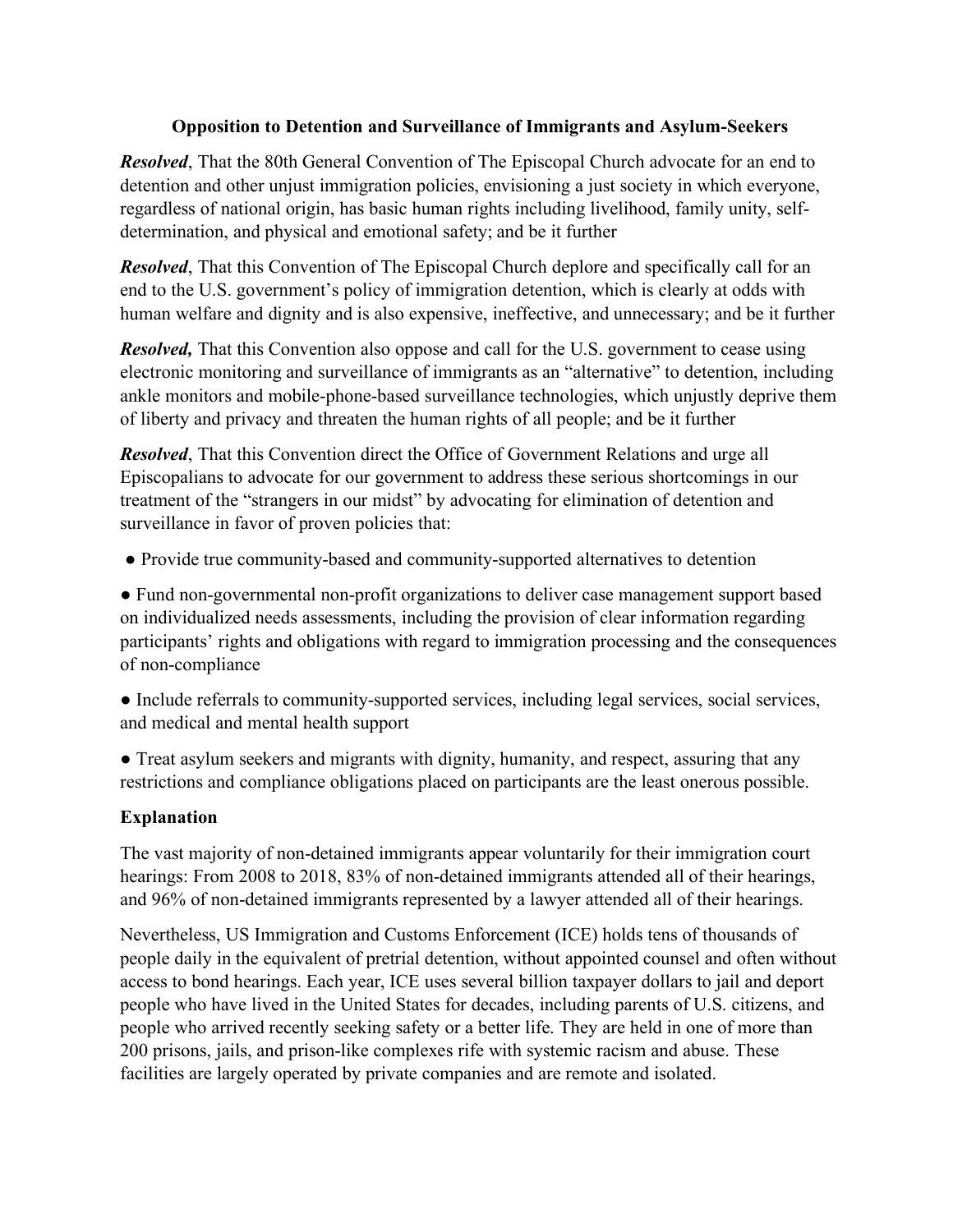ICE has also excessively deployed electronic surveillance of immigrants who would not otherwise be detained. Originally proposed in 2004 as a more "humane" alternative to detention, supposedly with the goal of reducing the number of detained immigrants, the electronic surveillance program now monitors more than 180,000 immigrants at any given time. The government is seeking to expand the program to 400,000 by the end of 2022.

Moreover, electronic surveillance has not been used as an alternative or substitute for physical detention. Instead, the two programs have grown side-by-side. Between 2006 and 2021, the budget for detention expanded from \$1 billion to \$2.8 billion while the budget for electronic surveillance grew from \$28 million to \$475 million.

Fortunately, effective and humane alternatives to detention and electronic surveillance do exist. In 2015, a collaborative of more than 400 civil society organizations known as the International Detention Coalition (IDC) completed a wide-ranging analysis of more than 250 examples of alternative programming in 60 different countries. Their report found that successful models engage individuals in the immigration process through informative and community-supported programming, contributing to "positive compliance, case resolution, cost, and health and wellbeing outcomes."

A fact sheet published by Episcopal Migration Ministries and the Office of Government Relations states that: "The Episcopal Church has longstanding General Convention policy advocating for humane and dignified alternatives to detaining immigrants, acknowledging that the current system of immigrant detention denies asylum seekers and other immigrants due process and holds them for months in often unsafe, unsanitary, and inhumane conditions." However, recent immigration- and incarceration-related General Convention resolutions (2009- B006; 2012-D059; 2015-A011; 2018-A178; 2018-D009; 2018- D029) do not explicitly oppose the continued existence of the immigrant detention system. They also do not make it clear that electronic surveillance is a growing societal problem rather than an acceptable "alternative" to physical detention.

Therefore, the proposed resolution is needed to update and clarify TEC's position on these important human rights issues. We must add our church's voice to the growing chorus of faithbased and social justice organizations that are calling for the US government to end its unjust detention and surveillance policies and replace them with proven, community-based alternatives that are more effective, less expensive, and far more humane than the existing approaches.

Supporting Documents

- 1. 11 Years of Government Data Reveal That Immigrants Do Show Up for Court. Report published by the American Immigration Council, based on analysis of 11 years of government data on the rate at which immigrants appear for hearings in U.S. immigration court.
- 2. https://www.americanimmigrationcouncil.org/news/11-years-government-data-revealimmigrants-doshow-court
- 3. 2. A Better Way: Community-based Programming as an Alternative to Immigrant Incarceration. Report published by the National Immigrant Justice Center showing that